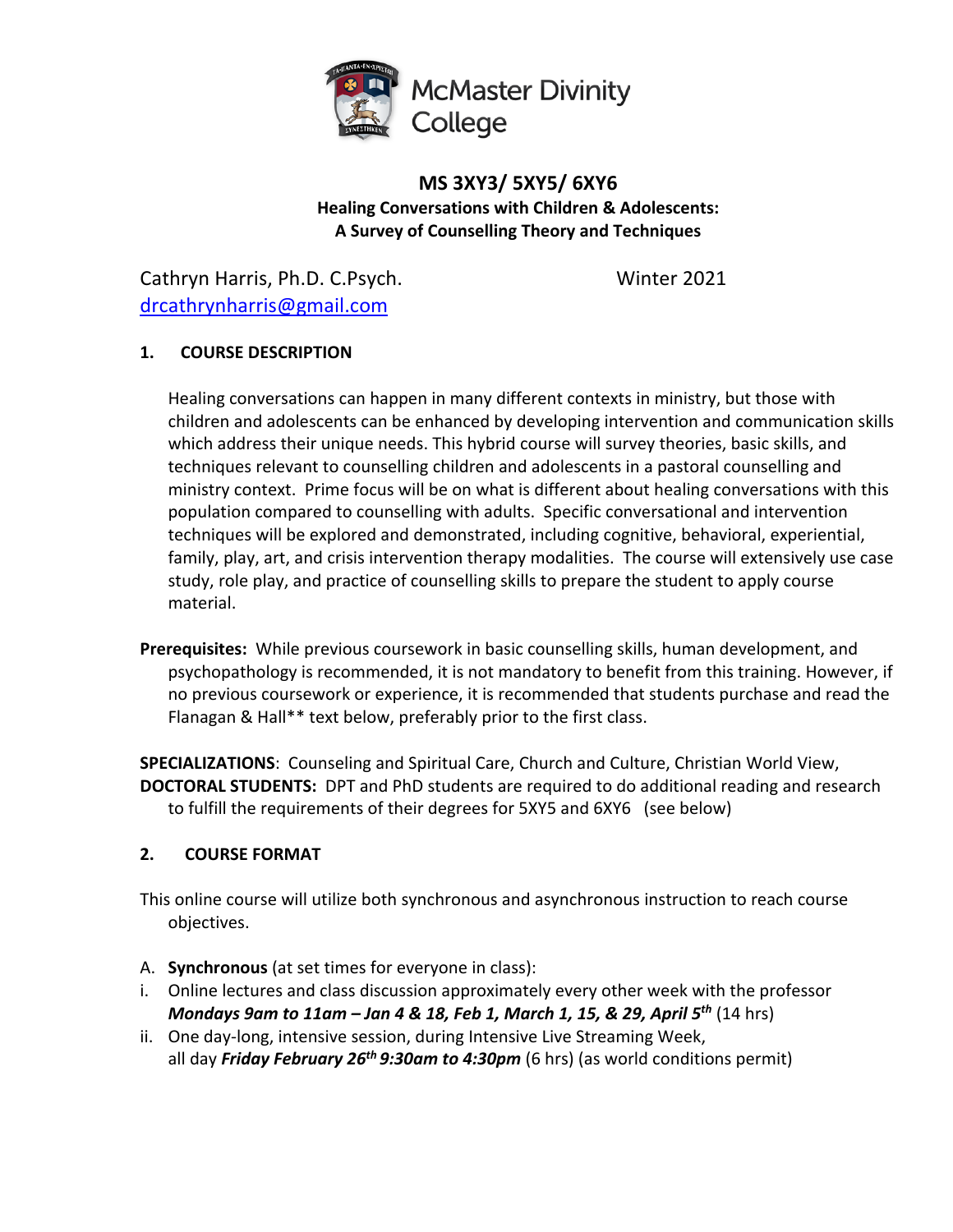- B. **Asynchronous** (on the student's own time, but by set deadlines):
- i. Watching taped lectures, and other online demonstration videos (6 hours approx)
- *ii.* Dyadic and group assignments: Students are expected to invest considerable time in case study, role play, and practicing counselling skills with each other outside of class time in order to apply the content of the course to prepare them for counselling. *(It is suggested that Mondays 9am*  to 11am be set aside on non-synchronous weeks for students to meet and practice, but this will *be up to students to decide and organize.)*
- iii. Reading, researching, and writing papers.
- iv. Recording and analyzing a therapeutic dialogue with a child or adolescent (CS and Doctoral students)

## **3. LEARNING OBJECTIVES**

Since this is a skills-development course, the learning objectives for each student are the same, however some of the projects are different according to specialization and degree.

## *Knowing*

- To understand the range of unique theories of change and intervention techniques available in counselling children and adolescents and engaging them in therapeutic dialogue
- To understand the essential skills and ethical issues in counselling children and adolescents
- To understand the assessment of developmental, individual, relational, cultural and other social factors that influence the counselling process and choice of counseling goals and interventions
- To understand both the opportunities and the limitations inherent in pastoral counseling with children and adolescents
- To develop a deeper knowledge of one approach to counselling children and adolescents

## *Being*

- To develop ways of interacting with children and adolescents that uses their language and experience to make relational connection
- To increase tolerance in hearing others' pain and being open to the experience of one's own pain.
- To increasingly practice empathic listening skills, effective responses, and appropriate support in all our relationships

## *Doing*

- To apply theoretical content to real-world situations through analyzing and discussing case studies
- To observe, identify, and practice helpful versus non helpful responses in counselling children and adolescents
- To develop skills in assessment, setting counseling goals, choosing intervention strategies, evaluating outcome, and planning follow-up in counselling children and adolescents
- To develop skills in identifying the need for and facilitating referrals for further psychological and medical help when necessary
- To identify resources within our communities to provide support, education, and further help for children, adolescents, and their families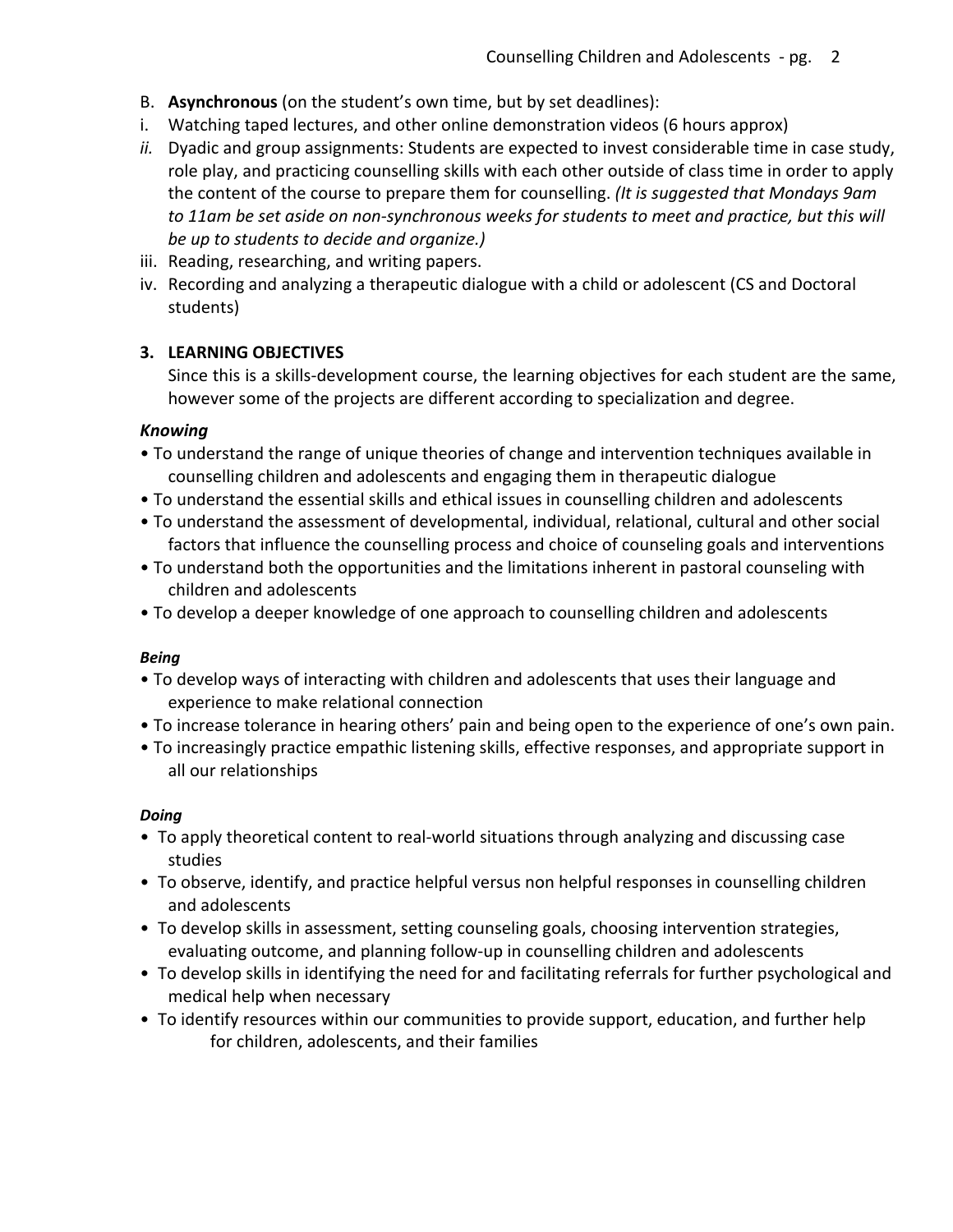# **4. COURSE TEXTS**

All required textbooks for this class are available from the College's book service, The Hurlburt Family Bookstore, McMaster Divinity College (Across from Cullen Hall). Texts may be purchased on the first day of class. For advance purchase, you may contact READ On Bookstore, 5 International Blvd, Etobicoke, Ontario M9W 6H3: phone 416.620.2934, Text: 416 668 3434. fax 416.622.2308; email books@readon.ca.

# **A. Required Textbooks:**

- Cook-Cottone, Catherine P., Anderson, Laura M., & Kane, Linda S. *The Elements of Counseling Children and Adolescents*. Second Edition. New York: Springer, 2019. (160 pp)
- Jones, Brenda L., Duffey, Thelma, and Haberstroh, Shane, eds. *Child and Adolescent Counseling Case Studies*: *Developmental, Relational, Multicultural, and Systemic Perspectives.* New York: Spring er, 2016. (312 pp)

## *Choose one or both of the following, depending on your ministry focus:*

- Lester, Andrew D. (1985). *Pastoral Care with Children in Crisis*. Westminster: John Knox Press. (144pp)
- Weaver, Andrew J., Preston, John D., & Jerome, Leigh W. (1999) .*Counseling troubled teens and their families : A handbook for pastors and youth workers***.** Nashville : Abingdon Press. (252pp)

## **B. Additional Texts** *required* **for Doctoral Students** (*recommended* for Masters level):

Flanagan, Kelly S., and Hall, Sarah E. *Christianity and Developmental Psychopathology: Foundations and Approaches.* Downer's Grove, IL: InterVarsity Press, 2014. (450 pp).

\*\* If you have already read this book as part of the professor's Human Development Course, then contact the professor for suitable reading according to your doctoral focus.

Mason, Karen. (2014). Preventing Suicide: A Handbook for Pastors, Chaplains, and Pastoral Counselors. InterVarsity Press: Downer's Grove, IL. (232 pp)

## **C. Also recommended:**

- Wright, H. Norman. (2011). The Complete Guide to Crisis and Trauma Counseling: What To Do and Say When It Matters Most. Bethany House: Minneapolis, MN. (449 pp)
- \*\* Has several chapters specific to crisis intervention with children and adolescents. Particularly recommended if the student has not and will not be taking the *Crisis Intervention* course.

# **D. Additional articles – Required and Recommended:**

To supplement lectures, additional articles and videos will be required as asynchronous activities on the class website on A2L. Other resources are also provided on A2L to aid students in preparing for their class projects.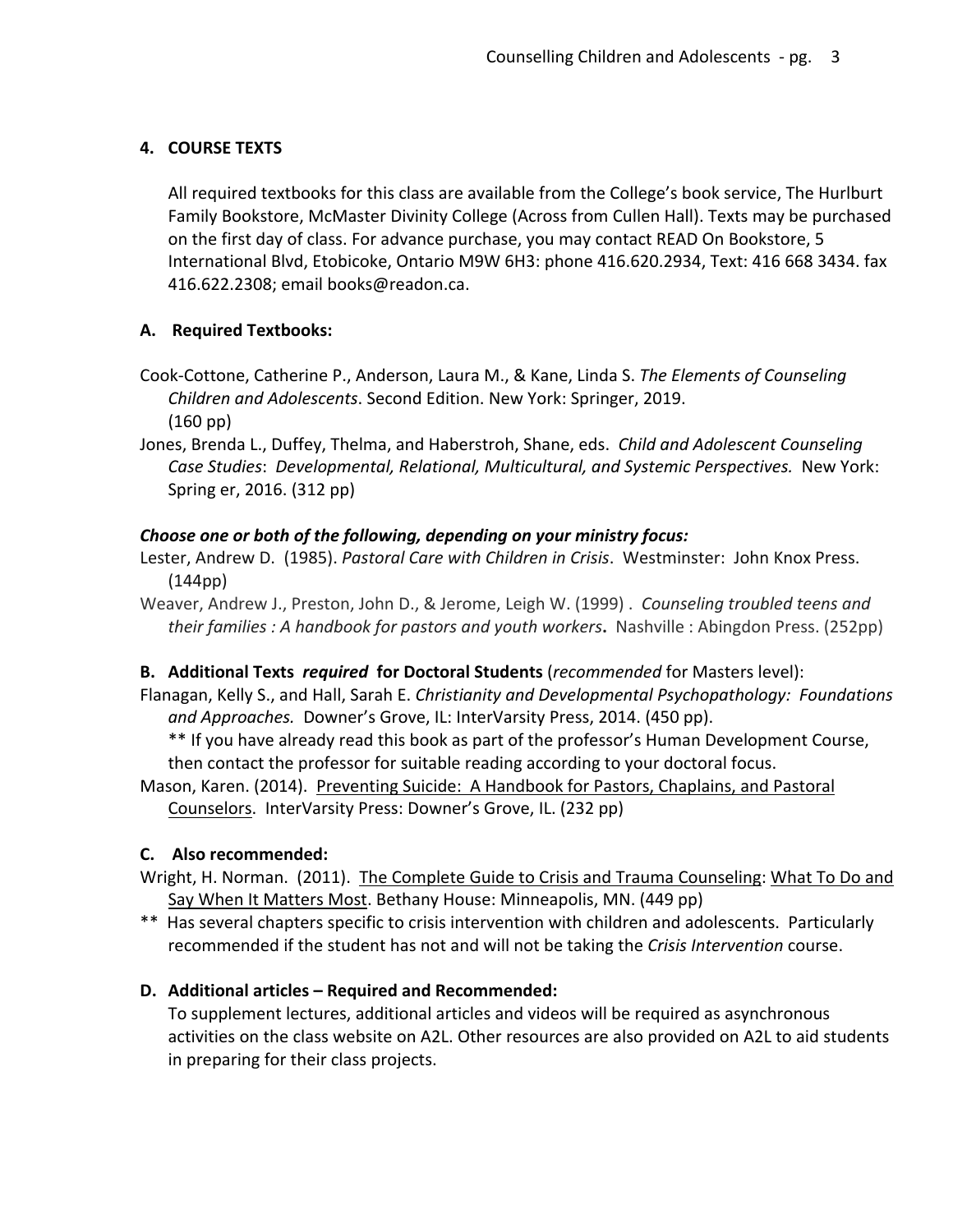#### **5. INSTRUCTOR**

- *Biography:* Cathryn Harris, Ph.D. C.Psych. is an Affiliate Professor at McMaster Divinity College. She is a Registered Psychologist (CPO) with competencies in both Clinical and Counselling Psychology, a Registered Marriage and Family Therapist, and Approved Supervisor in Marriage and Family Therapy with AAMFT and CAMFT, and a Certified EMDR Therapist. For 35 years, and currently fulltime, she has provided psychotherapy and psychological assessments to individuals, couples, families, children and adolescents in outpatient private practice. She has also worked in inpatient and day treatment programs, and provided consultation to pastors, teachers, and business professionals on individual and organizational issues. She has been continuously involved in the training and supervision of Christian mental health professionals for over 30 years, beginning as Adjunct Professor at Rosemead School of Psychology and at Fuller Graduate Seminary for a short while, and for the longest time as Clinical Supervisor for a Christian counselling ministry that placed counselling interns in churches throughout Southern California. It has also been her privilege on a few occasions to provide counselling skills training specifically to Pastors, and enjoys being able to do more of this at MDC. Dr. Harris has been married for over 30 years to another psychologist, and has one adult daughter who has managed to survive that experience.
- *Contact and Availability:* Dr. Harris is available for one-on-one consultation briefly after class and during breaks on the day class is scheduled. Otherwise, students may contact her at drcathrynharris@gmail.com*. Please make sure you put "Child & Adolescent Therapy" in the subject line of any email to rapidly identify your communication.*

#### **6. COURSE REQUIREMENTS**

**A. Class Participation: ALL STUDENTS - 10% of grade**

Since this is a skills-development course, full participation in both synchronous and asynchronous, individual and group activities is expected.

- i. Attendance synchronous lectures and intensive day
- ii. Dyadic/ Triadic Case discussions and Skill Practice within your study group

#### B. Group Assignment: ALL STUDENTS - 30% of Grade

#### **Case Formulation and Phase I Role Play based on Case Study:**

## **due Thursday February 25th 5pm, with presentation in class February 26th on Live Stream Intensive Day.**

The assignment is based on Jones et al's "Assignment 1" pages 272-275– Details will be given on the first day of class, including the specific cases involved and the case modifications for the assignment, placed in ministry context. Groups will be formed the first day in class. It is expected that you will meet within your groups to work on the assignment goals each week, in tandem with the course content for the first four weeks of the class. Together you will produce a recording of a role play demonstrating the Phase 1 skills involved in the assignment, present it online with introduction and commentary to the class, and will be rated by your fellow students.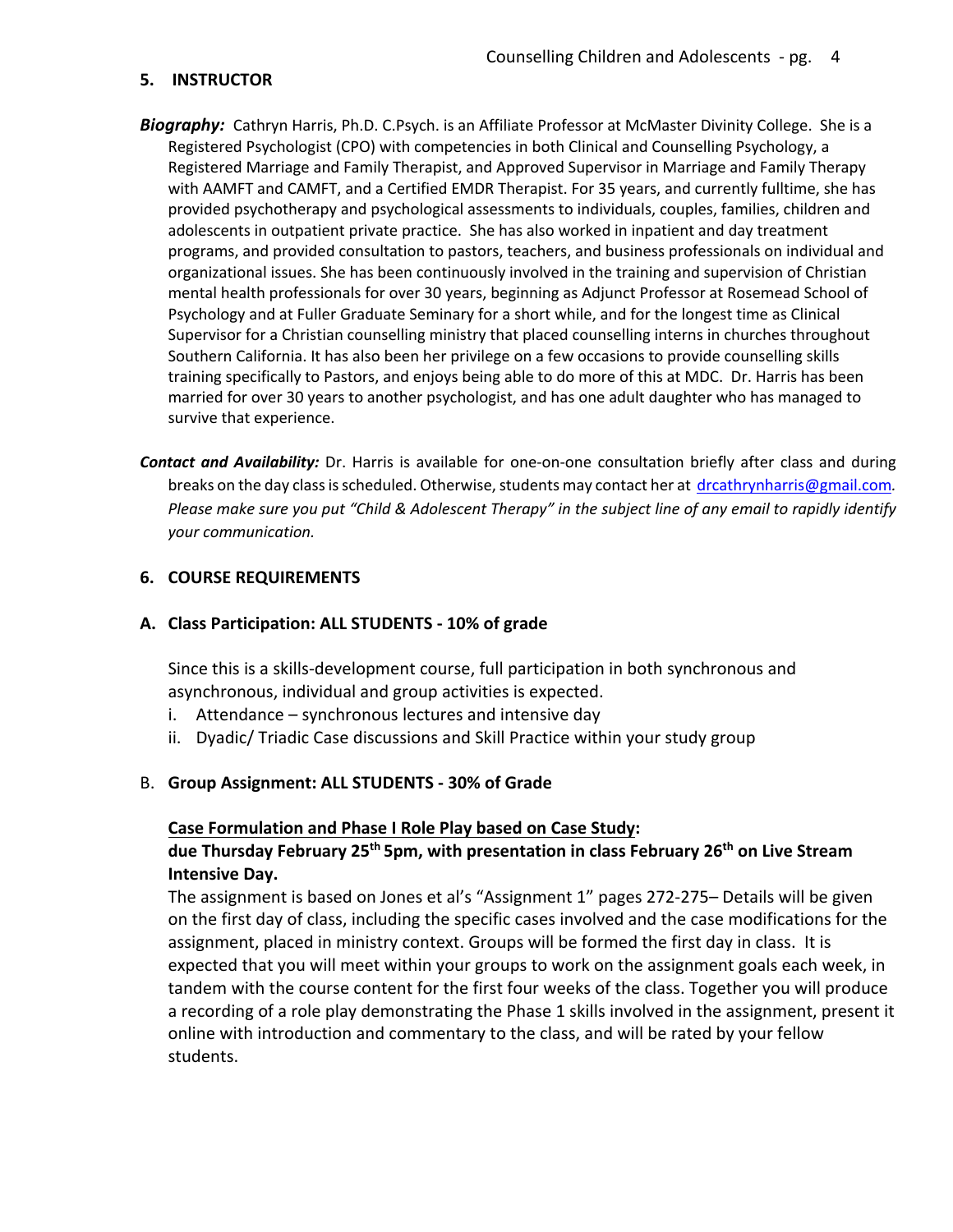## C. **Individual Assignments : MTS/MDiv/Cert Students**

# **i. Theoretical Paper**: **All Specializations - Due March 15th - 30% of grade**

The student will focus on one counselling theory or approach for their midterm paper, summarizing the theoretical foundation, major concepts, and key techniques when counselling children OR adolescents (choose one age range). Note: the student will demonstrate some key techniques from this approach in their Final Application Project.

• 10 -12 pages, double spaced, not including cover page or references.

• References should include relevant chapters from the course texts, one academic monograph/book as primary sources for the approach, and no fewer than 5 relevant academic,

peer-reviewed articles drawn from counselling, psychology, and/or pastoral care journals.

# **ii. Final Application Project: Due April 5th- 30% of grade**

# **Counselling and Spiritual Care Specialization:**

## **Skills Demonstration and Analysis**

This project represents the practical application of this course in demonstrating specific communication and intervention skills for engaging children and adolescents in healing dialogues. The final project will consist of:

a. Recording an approximately 20 minute demonstration of one therapeutic modality or technique, preferably with a child or teen volunteer not related to the student, based on the theoretical paper. This can be done live or on Zoom/Webex. The volunteers' parents will need to sign a consent which will be uploaded with the written analysis.

b. Providing a written analysis of the theory and skills employed in the demonstration. The assignment is partly described in Cottone, pages 149-151 and will be detailed in the first class.

## **Church and Culture, and Christian World View Specializations : Case Analysis and Theoretical Integration with Practical Ministry**

This project represents the practical application of this course in demonstrating how different approaches to dialogue with children and/or adolescents can be utilized in a ministry context. The student will choose one case study in Jones et al that has NOT also been discussed in class, and write an analysis based on the assignment described in Jones et al on page 276.

- 1. How is this case relevant to your current or future ministry context? How would you encounter such a case in your ministry context and what might be your role?
- 2. What is your case conceptualization for the case you chose? How would you additionally conceptualize the spiritual needs of the child, teen, and/or family involved?
- 3. What techniques and strategies used by the counselor in this case seemed the most effective and why? Would these techniques and strategies be effective in your ministry context and why or why not? Would these techniques and strategies address the spiritual needs of the child/teen and why or why not?
- 4. Choose a different approach, technique or strategy, based on your mid-term paper, other than that described in the case study. Describe why you would use this approach with this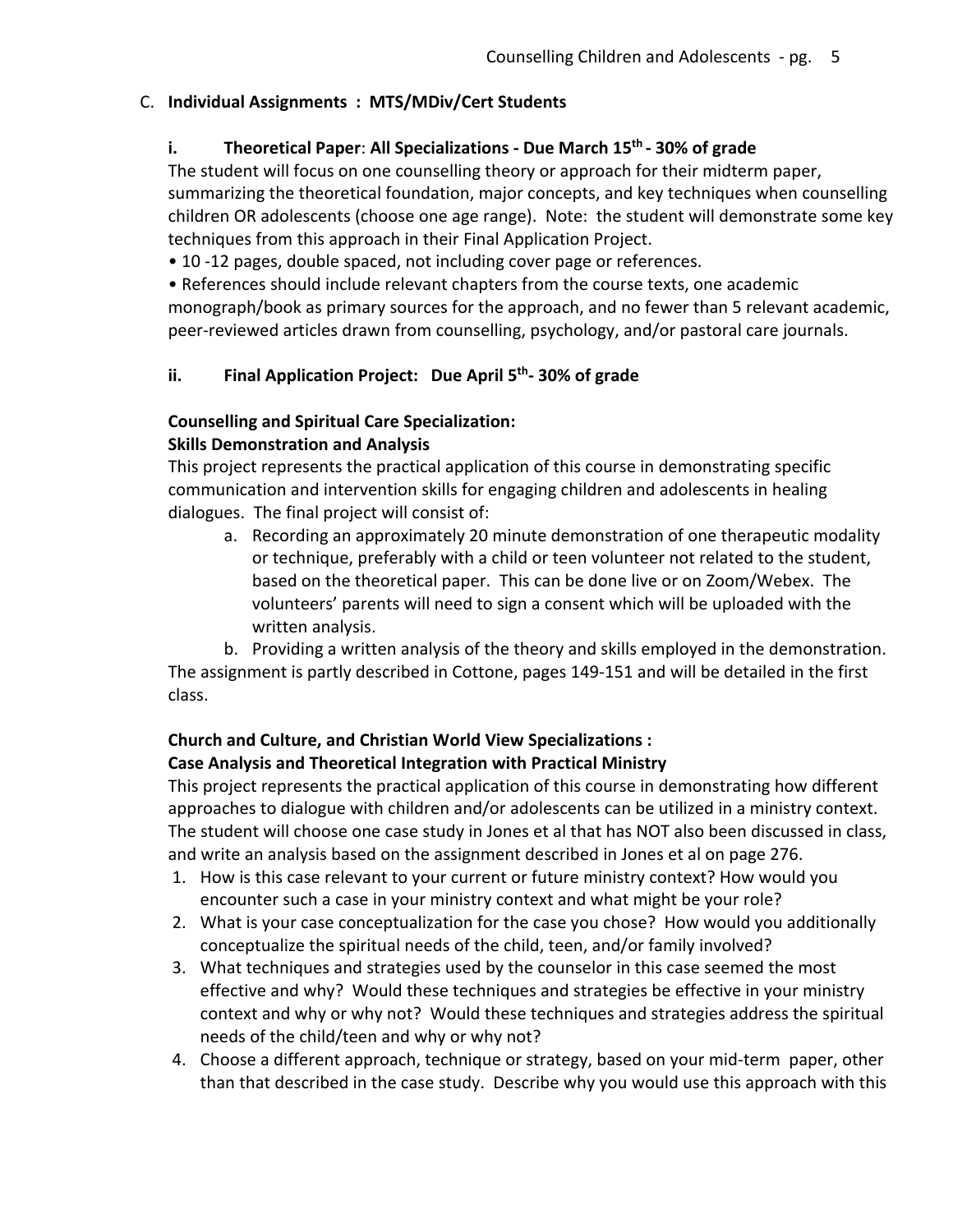case, how you would use it specifically, and how it would fit with your ministry context and/or the assessed spiritual needs of the child/teen.

5. List at least 5 references relevant to this case analysis in addition to those you have used in your mid-term paper, and list resources that you would refer to in your geographical area for this case.

## D. **Individual Assignment: DPT/PhD Students**

## **i. Theoretical Paper**: **- Due March 15th - 30% of grade**

The student will focus on one counselling theory, and include all 3 sections below:

- 1. Summarize the theoretical foundation, major concepts, and key techniques when counselling children OR adolescents (choose one age range).
- 2. Discuss the points of integration of this approach with Scripture and with other pastoral care and theological sources.
- 3. Evaluate the appropriateness of this approach to the student's chosen ministry context and including the rationale and criteria used for that evaluation, and the strengths and weaknesses of this approach for this application.

Note: The student will use this theory for their final case analysis and skills demonstration in their Final Application Project.

• 25-30 pages, double spaced, not including cover page or references.

• References should include relevant chapters from the course texts, 2 or more academic monographs/books as primary sources for the approach, and no fewer than 15 relevant academic, peer-reviewed articles drawn from counselling, psychology, theological and/or pastoral care journals. This should include approximately 2000 pages of additional reading.

# **ii. Final Application Project: Due April 5th- 30% of grade**

## **Developmental Case Analysis and Skills Demonstration**

This project represents the practical application of this course in demonstrating how different approaches to counselling with children and/or adolescents can be utilized in a ministry context. This project has multiple parts.

## **A. Written Case Analysis:**

The student will choose **EITHER**

- a) one case study in Jones et al that has NOT also been discussed in class, and that used an approach DIFFERENT from the student's chosen approach in their theoretical paper. State which case you are using at the outset of your paper. **OR**
- b) one from their ministry context. This case can be real or hypothetical, but it should be as well developed as the ones in Jones et al, and should be summarized, single spaced at the beginning of the project.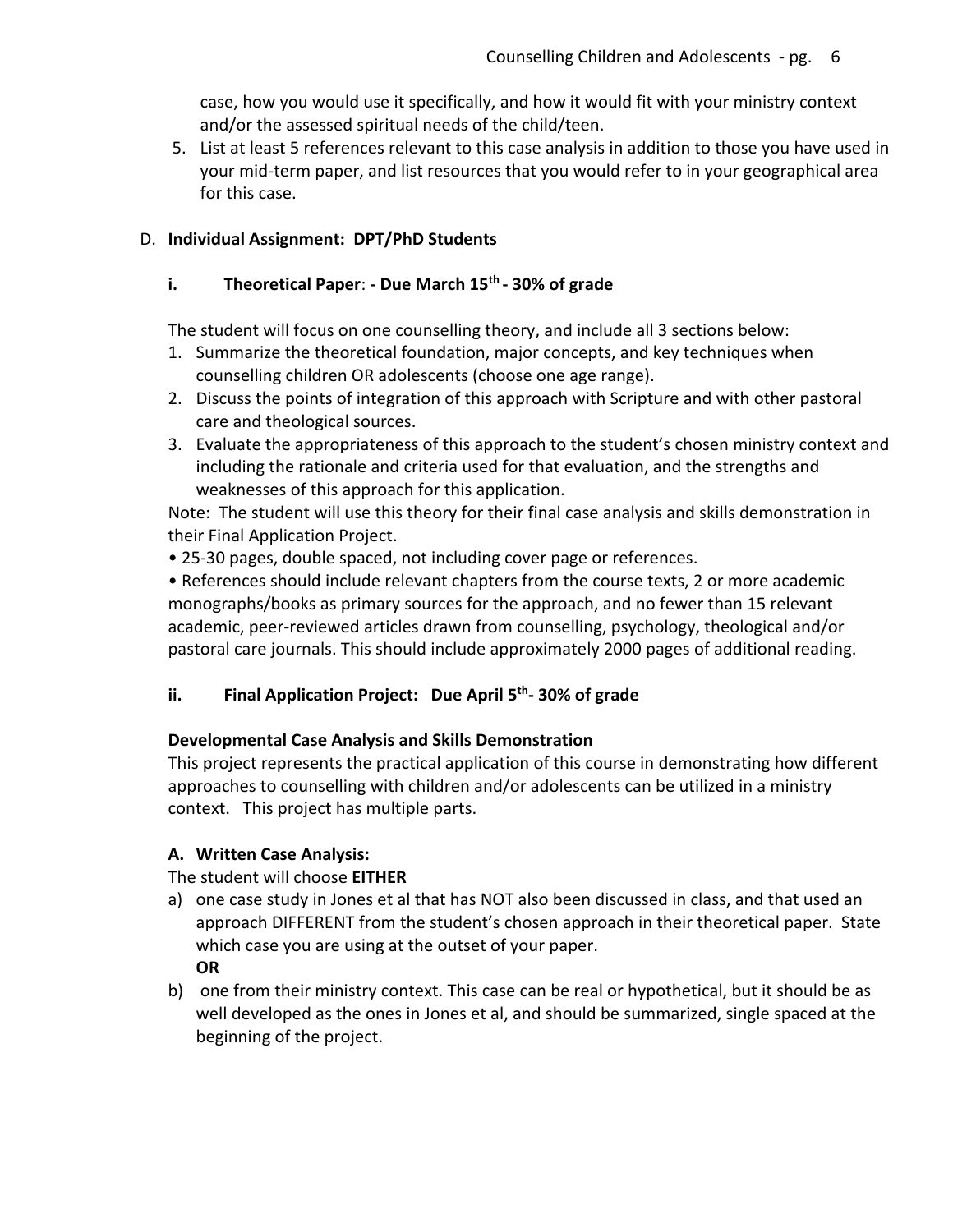**AND** then discuss the following, using at least 5 references relevant to this case analysis in addition to those you have used in your theoretical paper (and in addition to Flanagan and Hall):

- 1. **Relevance and context:** *If in Jones et al*  How is this case relevant to your current or future ministry context? How would you encounter such a case in your ministry context and what might be your role? *If your own case* – What was the context and your role in this case?
- 2. **Analysis and case conceptualization:** Write an analysis based on the assignment described in Jones et al on page 276, and also apply the developmental assessment analysis system proposed by Flanagan and Hall, including an appropriate threat of harm assessment for the identified patient and their family. Assess all dimensions, including the psychological, social, spiritual, and practical needs of both the child and the family.
- **3. Treatment Plan:**

*If using a case from Jones et al* - What techniques and strategies used by the counselor in this case seemed the most effective and why? Would these techniques and strategies be effective in your ministry context and why or why not? Would these techniques and strategies address the spiritual needs of the child/teen and why or why not? Then develop an alternate treatment plan based on the therapeutic approach you chose in your theoretical paper. Describe why you would use this approach with this case, how you would use it specifically, and how it would fit with your ministry context and/or the assessed spiritual needs of the child/teen. Be sure to include specific techniques that you would use in interaction with the child or adolescent.

*If using your own case* – Develop a treatment plan based on the therapeutic approach you chose in your theoretical paper. Be sure to include specific techniques that you would use in interaction with the child or adolescent. Describe why you would use this approach with this case, how you would use it specifically, and how it would fit with your ministry context and/or the assessed spiritual needs of the child/teen.

4. **Referral and Follow up Plan**: discuss if and when you would refer elsewhere, and why or why not/ under what circumstances,and who you would specifically refer them to (actual name and location of a person), as well as the additional resources that you would use in your geographical area for this case (actual organizations, programs, etc)

# **B. Skills Demonstration and Analysis**

Demonstrate some of the skills and techniques you would use if carrying out this approach.

1. Record an approximately 20 minute demonstration of one therapeutic modality or technique, preferably with a child or teen volunteer not related to the student, based on your theoretical paper. This can be done live or on Zoom/Webex. The volunteers' parents will need to sign a consent which will be uploaded with the written analysis. Upload recording to instructor.

2. Provide a written analysis of the theory and skills employed in the demonstration. The assignment is partly described in Cottone, pages 149-151 and will be detailed in the first class.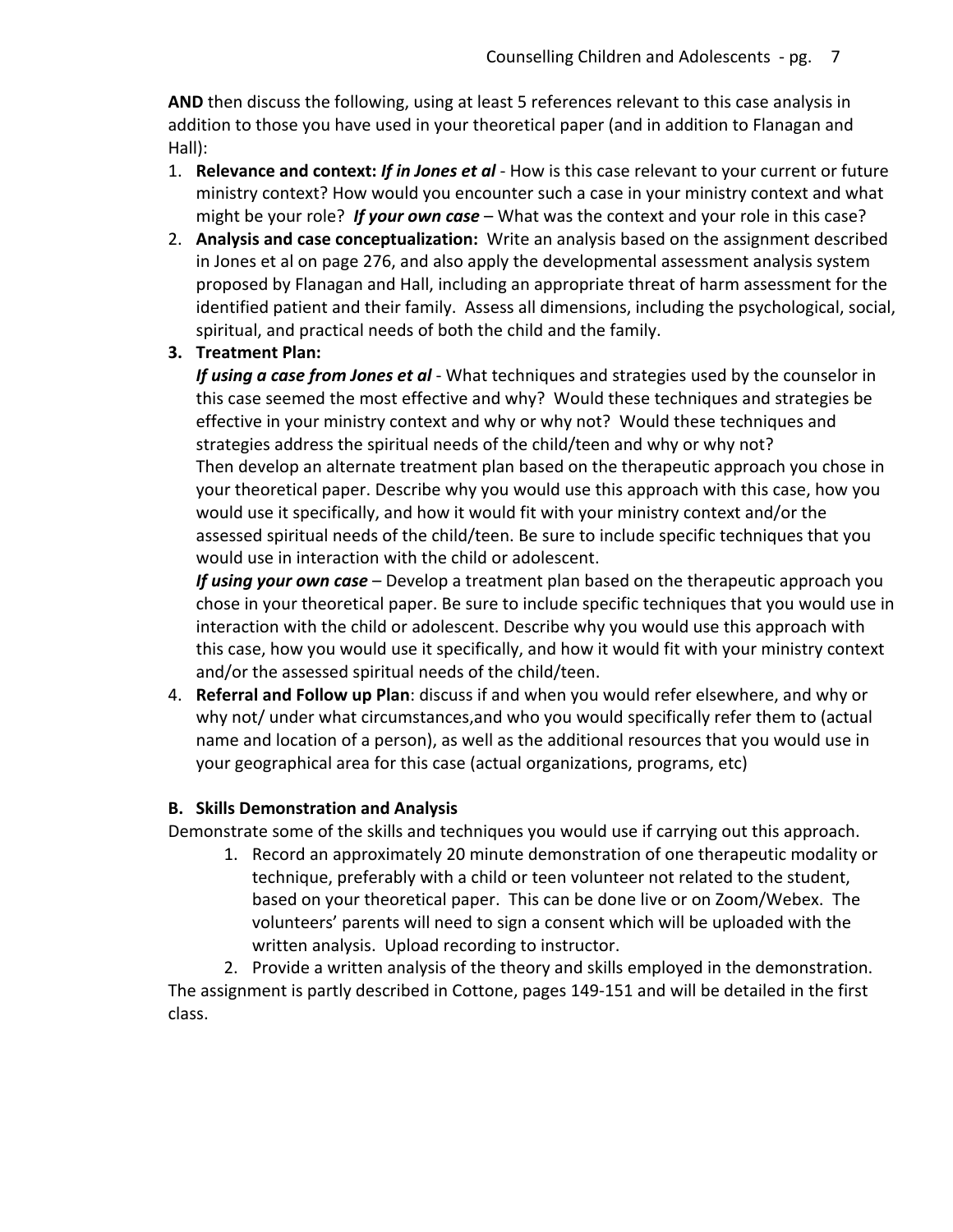## **7. COURSE ADMINISTRATION**

- **College Style for Submission of Written Work:** All stylistic considerations (including but not limited to questions of formatting, footnotes, and bibliographic references) must conform to the McMaster Divinity College Style Guidelines for Essays and Theses http://mcmasterdivinity.ca/wp-content/uploads/2018/02/mdcstyleguide.pdf. Failure to observe appropriate form will result in grade reductions.
- **Statement On Academic Honesty:** Academic dishonesty is a serious offence that may take any number of forms, including plagiarism, the submission of work that is not one's own or for which previous credit has been obtained, and/or unauthorized collaboration with other students. Academic dishonesty can result in severe consequences, e.g., failure of the assignment, failure of the course, a notation on one's academic transcript, and/or suspension or expulsion from the College. Students are responsible for understanding what constitutes academic dishonesty. Please refer to the Divinity College Statement on Academic Honesty  $\sim$ https://mcmasterdivinity.ca/rules-regulations.
- **Gender Inclusive Language:** McMaster Divinity College uses inclusive language for human beings in worship services, student written materials, and all its publications. It is expected that inclusive language will be used in chapel services and all MDC assignments. In reference to biblical texts, the integrity of the original expressions and the names of God should be respected, but you will need to use gender-inclusive language for humans, and you will need to quote from a genderinclusive version such as the following: NRSV (1989), NCV (1991), TEV/GNB/GNT (1992), CEV (1995), NLT (1996), TNIV (2005), and the Common English Bible (CEB 2011).

## **Submission of Work:**

- All written assignments are to be submitted online through Avenue to Learn on the class page. NO SUBMISSIONS BY EMAIL. Due dates for assignments are indicated in class schedule. 2% per day penalty for late submission. Video portions of group and sfinal project are to be uploaded to a faculty drop box or provide Zoom or Webex link with password. Details will be provided in class.
- **Cell Phone/Computer Policy:** Students are to refrain from texting or conducting cell phone conversations while class is in session. Should you need to maintain contact with family members and/or your church or ministry, please turn off the ringer so as to avoid disturbing others; upon receipt of an urgent call, you may discretely excuse yourself from the session. The same policy applies to all computer generated sound schemes or other electronic annunciation systems.
- **Copyright:** *This syllabus is the property of the instructor and is prepared with currently available information. The instructor reserves the right to make changes and revisions up to and including the first day of class.*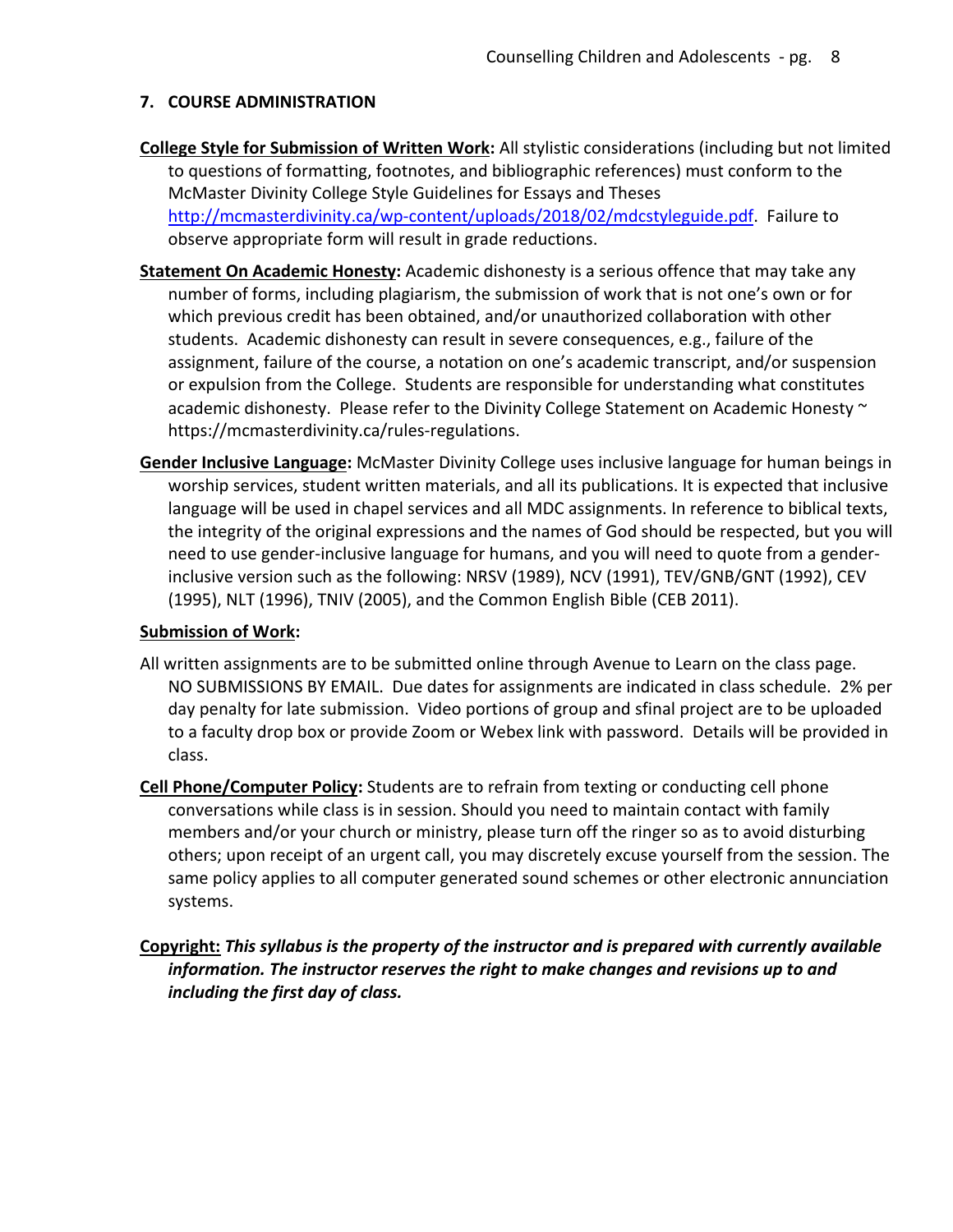# 8. **COURSE SCHEDULE:**

Synchronous, online class sessions will include lectures, case studies, demonstration and practice of skills, as well as group discussions and other activities. Asynchronous assignments are due at the beginning of the next on-line class, and include reading, group discussion, skill development, practicing skills, and other online activities through A2L.

| <b>Date</b>                   | <b>Activity</b>                                                                                                                                                               |
|-------------------------------|-------------------------------------------------------------------------------------------------------------------------------------------------------------------------------|
| <b>MODULE 1</b>               | <b>HOW TO BEGIN: PHASE 1 ALLIANCE AND ASSESSMENT</b>                                                                                                                          |
| Jan 4th                       | <b>Online Class: Introductions and Introduction</b>                                                                                                                           |
|                               | Introduction to the Course: Review of Syllabus and Assignments                                                                                                                |
|                               | Formation of groups and assignment of case studies for group project                                                                                                          |
|                               | The Goals and Phases of Counselling with Children and Adolescents                                                                                                             |
| Preparation for               | View online instructional material (Avenue to Learn):                                                                                                                         |
| next class                    | <b>Recorded lecture: How to Begin I</b> (60 mins)                                                                                                                             |
|                               | Phase 1a: Establishing the "Frame" - Who is going to do what?                                                                                                                 |
|                               | Confidentiality, Ethics and Scope of Practice in Pastoral Counselling                                                                                                         |
|                               | Phase 1b: Establishing Rapport - Why should I come back?                                                                                                                      |
|                               | Communicating Empathy: Creating Connection, Safety, and Hope                                                                                                                  |
|                               | • Read: Cook-Cottone Ch. 1, 2 & 4 (64 pp), other TBA                                                                                                                          |
|                               | Jones – Case Study TBA                                                                                                                                                        |
|                               | Group: (a) Read Case Study and Role Play scenario (b) Determine roles in group,                                                                                               |
|                               | (c) Discuss confidentiality and ethical issues in the case (d) begin and practice script                                                                                      |
|                               | for opening phase of role play session (break up into dyads and take turns in role of                                                                                         |
|                               | counselor)                                                                                                                                                                    |
| Jan 18th                      | <b>Online Class: How to Begin II</b>                                                                                                                                          |
|                               | Phase 1c: Multidimensional Assessment - What's the problem really?                                                                                                            |
|                               | Phase 1d: Establishing the Contract - What's the goal?                                                                                                                        |
|                               | Getting "Buy in" with Teens                                                                                                                                                   |
|                               | Working with Divorced and Blended Families                                                                                                                                    |
|                               | Case Study Discussion (Jones TBA) - Applying Phase 1 concepts                                                                                                                 |
| <b>MODULE 2</b>               | <b>CHOOSING AN APPROACH</b>                                                                                                                                                   |
|                               |                                                                                                                                                                               |
|                               |                                                                                                                                                                               |
|                               |                                                                                                                                                                               |
| Preparation for<br>next class | View online instructional material (Avenue to Learn)                                                                                                                          |
|                               | <b>Recorded Lecture: Introduction to Intervention</b> (60 mins)                                                                                                               |
|                               | Theories of Change: Overview of Approaches to Intervention                                                                                                                    |
|                               | Read: Cook-Cottone Ch. 5 (14pp)                                                                                                                                               |
|                               | Group: (a) discuss your assessment and case formulation of this case and role play<br>(take notes for narrator's introduction), (b) discuss possible intervention approaches, |
|                               | (c) begin and practice script for asking assessment questions and establishing goals of                                                                                       |
|                               | counselling/session (in dyads take turns in role of counselor)                                                                                                                |
|                               |                                                                                                                                                                               |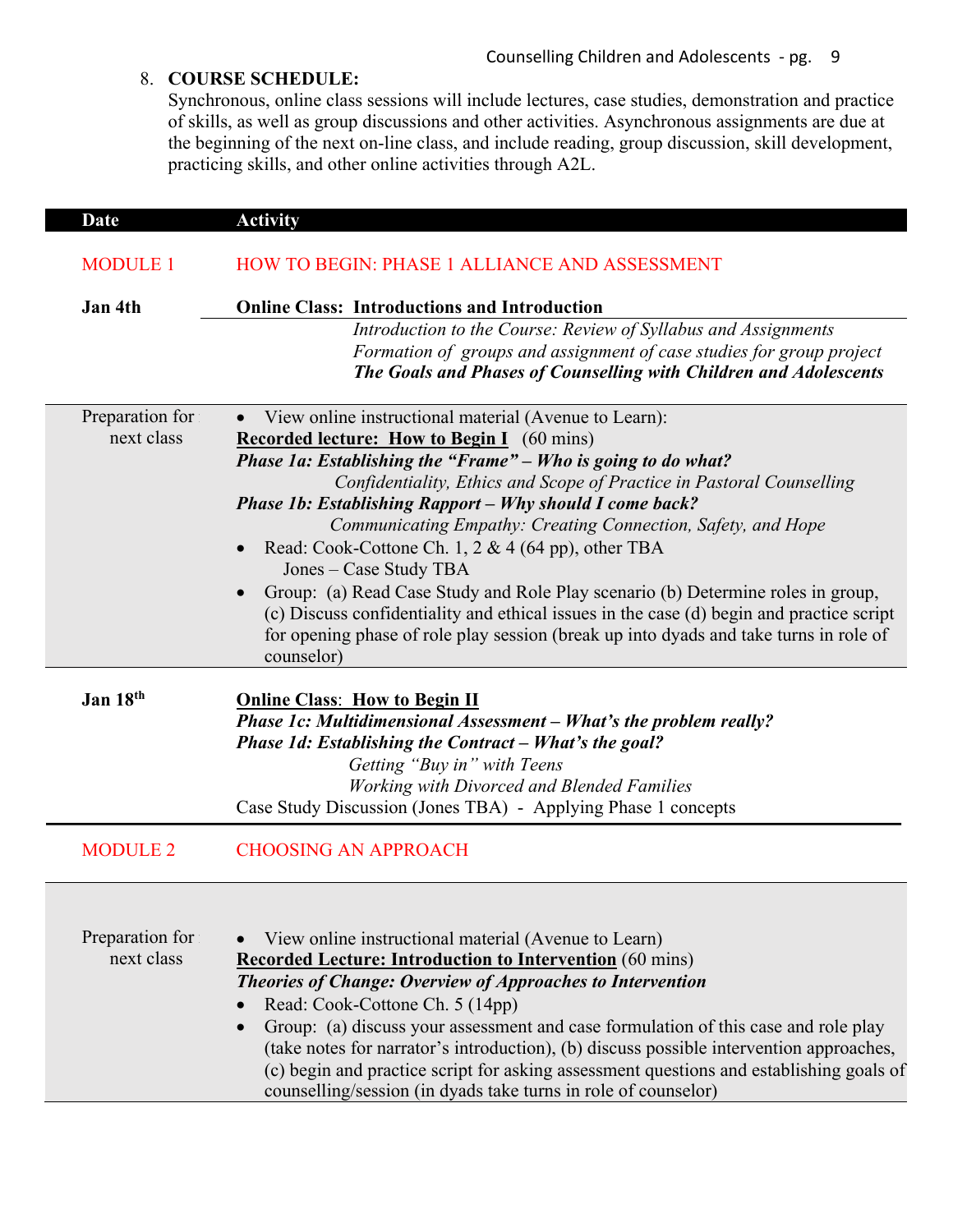| Date                          | <b>Activity</b>                                                                                                                                                               | Counselling Children and Adolescents - pg. 10                                                                                                                                                                                                                                                                                                                                                                                                                                                                 |  |
|-------------------------------|-------------------------------------------------------------------------------------------------------------------------------------------------------------------------------|---------------------------------------------------------------------------------------------------------------------------------------------------------------------------------------------------------------------------------------------------------------------------------------------------------------------------------------------------------------------------------------------------------------------------------------------------------------------------------------------------------------|--|
| Feb 1st                       |                                                                                                                                                                               | <b>Online Class: Treatment Planning</b><br>Phase 1d: Establishing the Contract – How are we going to get to the goal(s)?<br>Matching Approach to the Client's Needs and Strengths<br>Involving the Family<br>Case Study and/or Group Discussion – which approaches do you think can or cannot be<br>effectively integrated with a biblical view? Why or why not?                                                                                                                                              |  |
| Preparation for<br>next class |                                                                                                                                                                               | Group: Finish Group Projects $-$ (a) write Narrator's introduction, (b) finish writing<br>and practice script for counselling session, (c) videotape counseling session<br>(through Zoom or Webex)<br>Read: Case Studies involved in other group presentations (T<br>February 25th by 5pm: Upload Introduction/ Case Formulation (written) and link to<br>Zoom/Webex recording of Counselling Role Play Session                                                                                               |  |
| <b>MODULE 3</b>               |                                                                                                                                                                               | <b>PHASE 2: INTERVENTION I</b>                                                                                                                                                                                                                                                                                                                                                                                                                                                                                |  |
| Feb $26th$                    | <b>Live Stream Week</b><br><b>All Day Intensive Class</b>                                                                                                                     |                                                                                                                                                                                                                                                                                                                                                                                                                                                                                                               |  |
|                               | 9:30am<br>15 min break<br>10:30am<br>15 min break<br>11:30am<br>12:30 Lunch<br>1:30 <sub>pm</sub><br>15 min break<br>2:30 <sub>pm</sub><br>15 min break<br>3:30 <sub>pm</sub> | <b>Group Presentation 1 (20-30 mins)</b><br>Class Discussion of Role Play (15 mins)<br><b>Group Presentation 2 (20-30 mins)</b><br>Class Discussion of Role Play (15 mins)<br><b>Introduction to Art and Expressive Therapy</b> (60 mins)<br>- Demonstration and participation<br><b>Group Presentation 3 (20-30 mins)</b><br>Class Discussion of Role Play (15 mins)<br><b>Group Presentation 4 (20-30 mins)</b><br>Class Discussion of Role Play (15 mins)<br><b>Introduction to Play Therapy</b> (60 mins) |  |
|                               | 4:30 <sub>pm</sub>                                                                                                                                                            | - Demonstration and participation<br>Close                                                                                                                                                                                                                                                                                                                                                                                                                                                                    |  |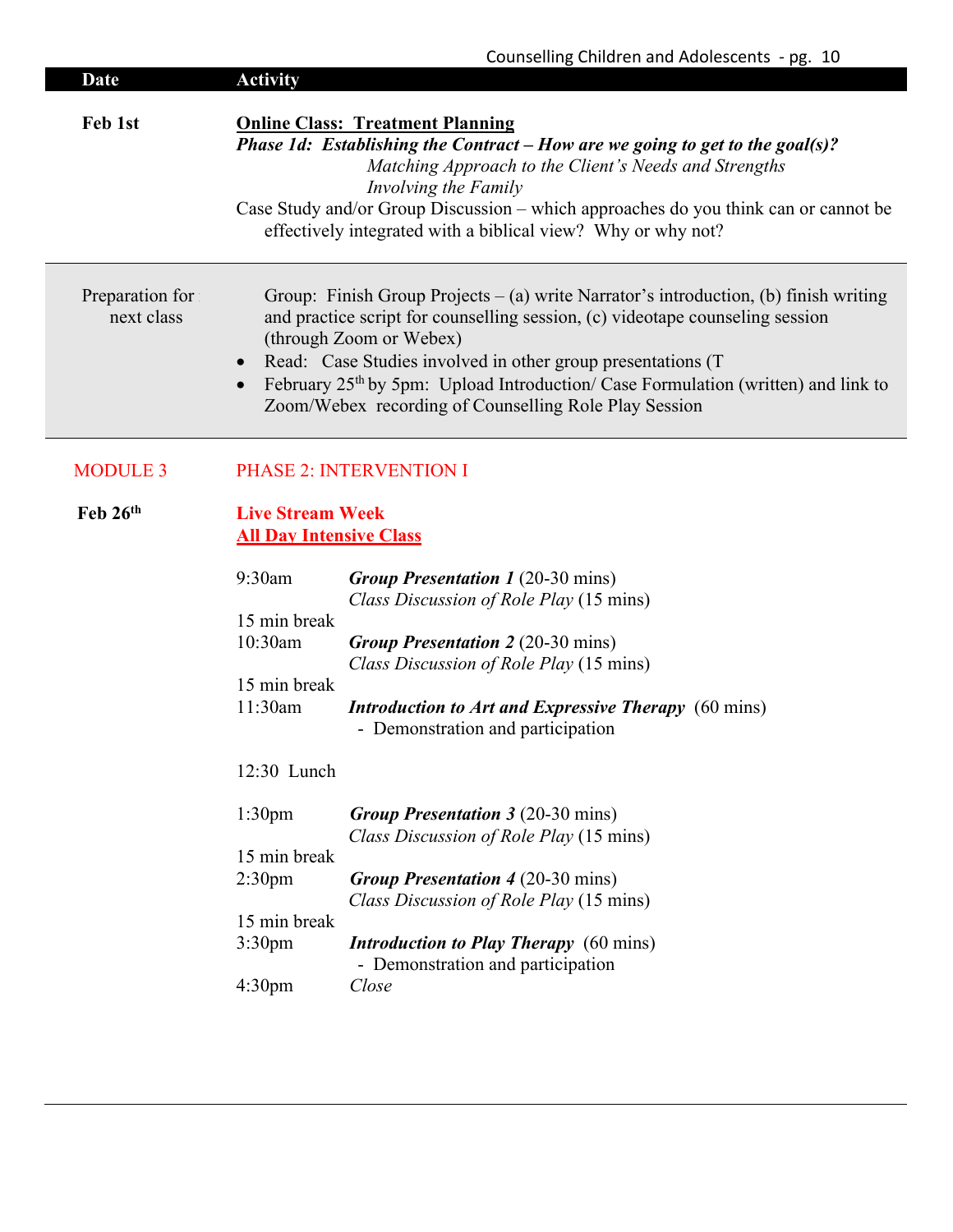|                               | Counselling Children and Adolescents - pg. 11                                                                                                                                                                                                                                                                         |
|-------------------------------|-----------------------------------------------------------------------------------------------------------------------------------------------------------------------------------------------------------------------------------------------------------------------------------------------------------------------|
| <b>Date</b>                   | <b>Activity</b>                                                                                                                                                                                                                                                                                                       |
| <b>MODULE 3</b>               | <b>PHASE 2: INTERVENTION II</b>                                                                                                                                                                                                                                                                                       |
| Preparation for<br>next class | View online instructional materials (Avenue to Learn):<br>"Arousal Mountain" – Cathryn Harris Ph.D (40 mins)<br>"Good Communication Basics" – Cathryn Harris Ph.D (40 mins)<br>Read: Cook-Cottone Ch. 3 (45 pages)                                                                                                    |
| <b>March 1st</b>              | <b>Online Class: Cognitive-Behavioural and Family Interventions</b><br><b>Emotional Regulation Techniques for Anger and Anxiety</b><br>Cognitive Interventions for Depression and Worry<br>Teaching Good Communication Skills to Kids and Parents<br>Parent Coaching: Behavioral Contracts for Children & Adolescents |
| <b>MODULE 4</b>               | PHASE 2: CRISIS INTERVENTION & TRAUMA<br>Suicidality, Substance Abuse, Child Abuse, Violence, Eating Disorders, Sexuality                                                                                                                                                                                             |
| Preparation for<br>next class | View online instructional material (Avenue to Learn): TBA<br>Read Text: Cook-Cottone Ch. 6 (16 pages), Wright Chs. 16-20 (82 pages)                                                                                                                                                                                   |
| March 15 <sup>th</sup>        | <b>Theoretical Paper Due</b>                                                                                                                                                                                                                                                                                          |
|                               | <b>Online Class: Helping Children and Teens in Crisis</b><br>"Reality Therapy" for Teens with Behavioral Problems<br>An Integrated Treatment Plan for Trauma<br>Case Study and Discussion                                                                                                                             |